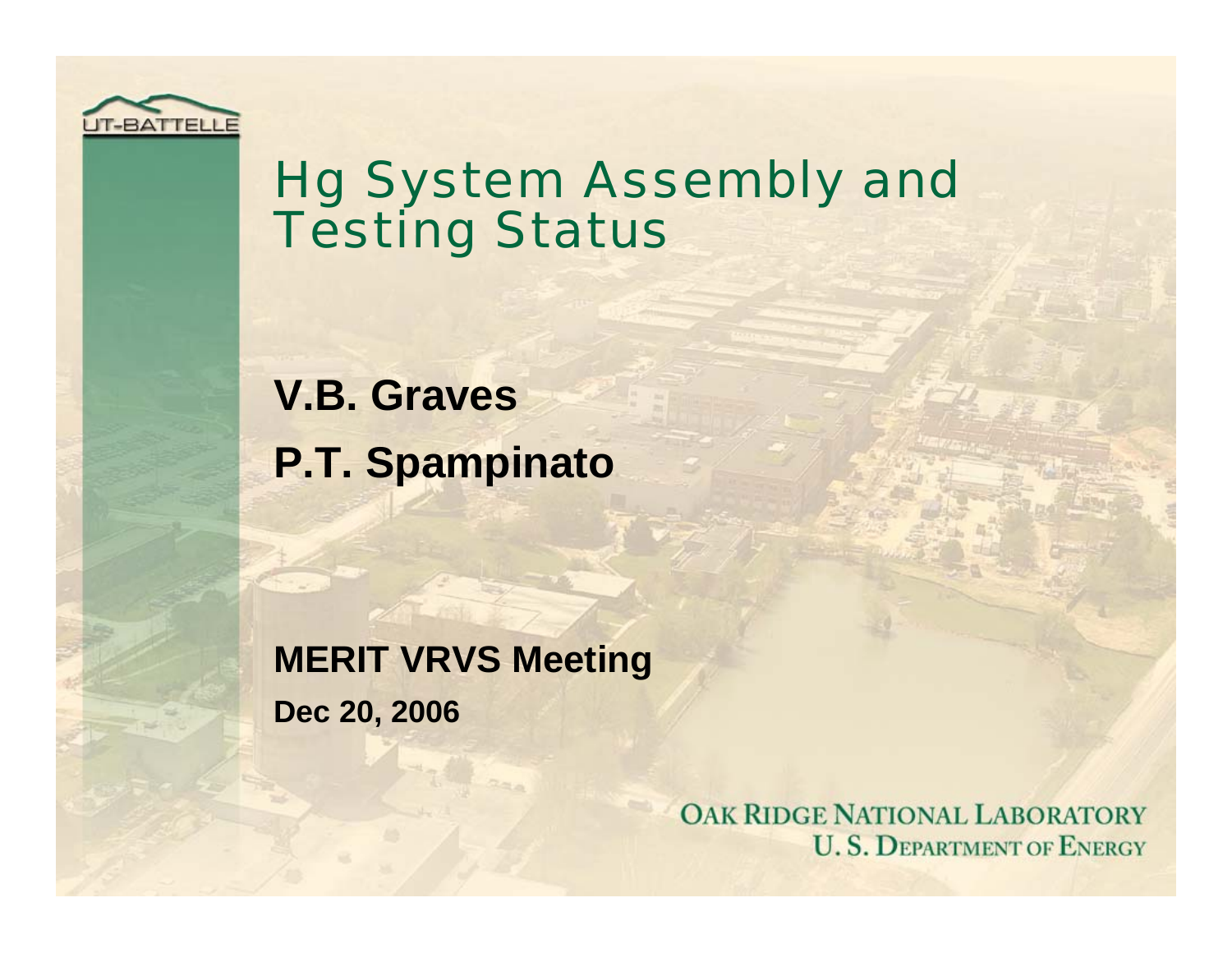#### Beam Windows

- **Secondary beam windows received and installed**
- **Problem with bolt pattern on downstream window was corrected**





**OAK RIDGE NATIONAL LABORATORY U. S. DEPARTMENT OF ENERGY**

VRVS Meeting 20 Dec 2006 2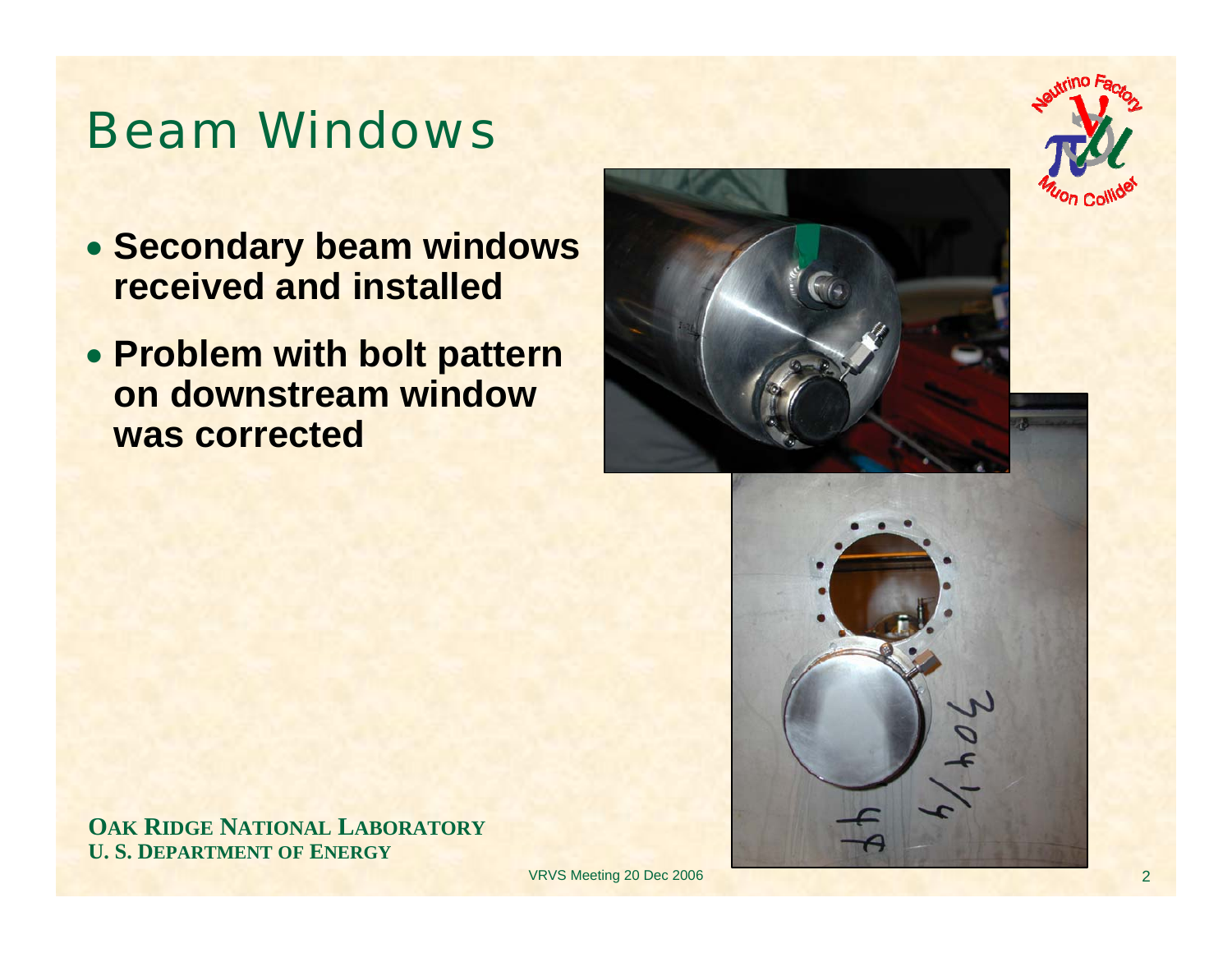#### Hg Vapor Filter Boxes



• **Filter boxes received, installation nearly complete**



**OAK RIDGE NATIONAL LABORATORY U. S. DEPARTMENT OF ENERGY**

VRVS Meeting 20 Dec 2006 3 3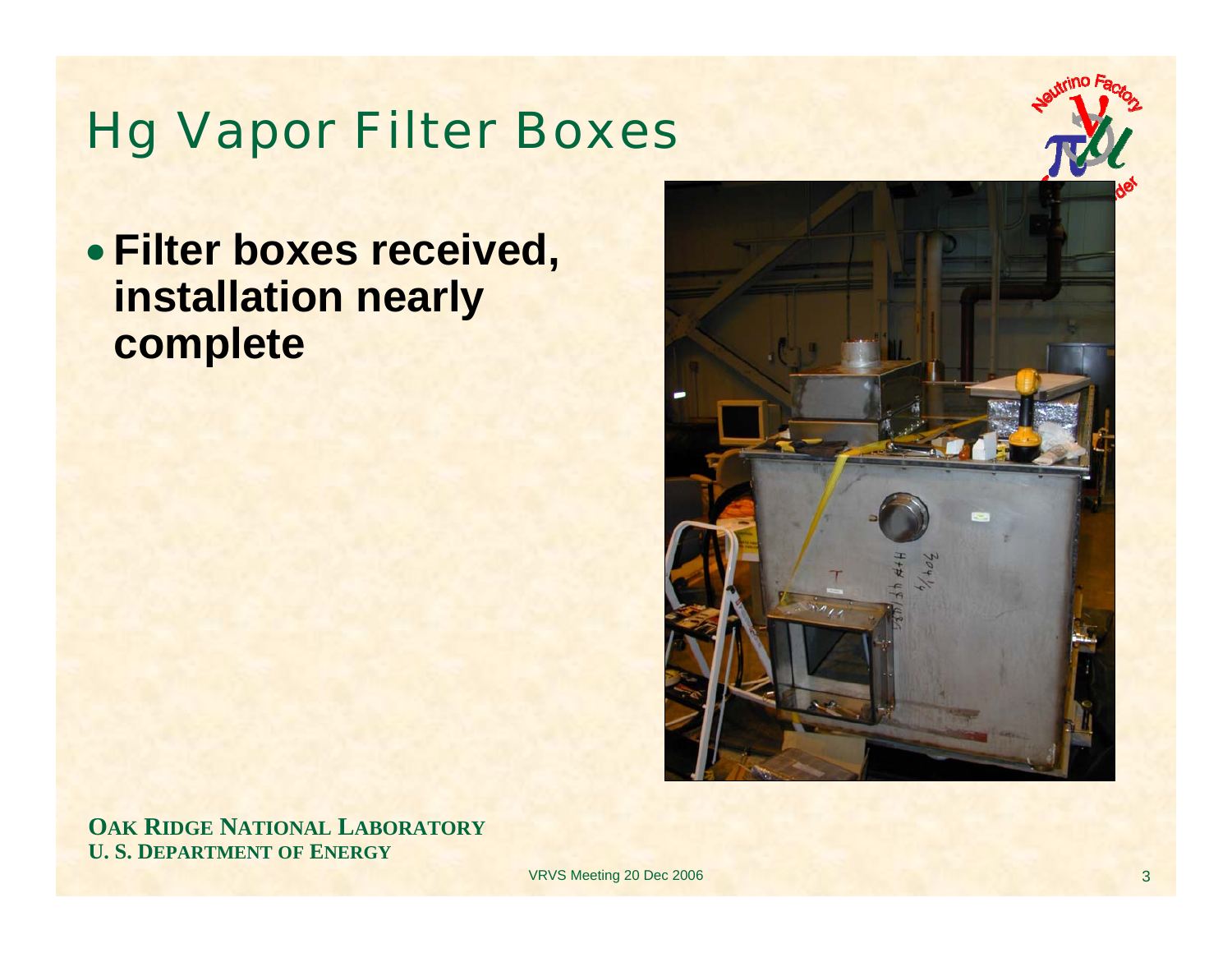#### Vapor Monitor Tests

- **Both vapor monitors (Jerome 431-X and Mercury Instruments VM3000) tested to verify ability to read vapors through 10m, small-dia tubing**
	- − **Jerome samples every 5 minutes, VM3000 continuously samples**
	- − **Both units detected elevated vapor levels**
		- **VM3000 within a few seconds**
		- **Jerome within 2 samples**
- **Signals integrated into Labview control system**
	- − **VM3000 output correctly read by Labview**
	- − **Having some difficulties with the Jerome unit, discussing with vendor tech support**

![](_page_3_Picture_9.jpeg)

![](_page_3_Picture_10.jpeg)

**OAK RIDGE NATIONAL LABORATORY U. S. DEPARTMENT OF ENERGY**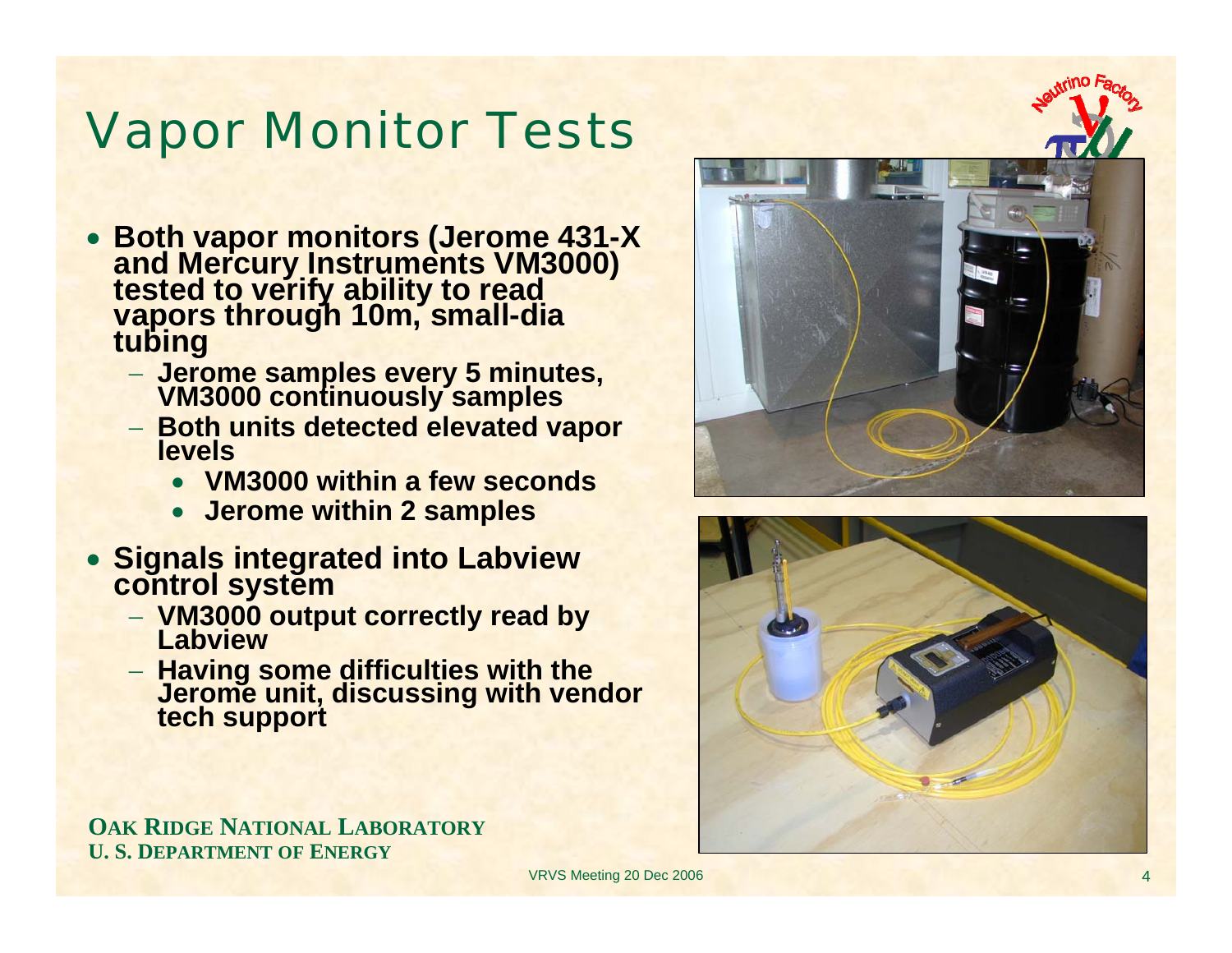# Shipping Crates

- **Custom crates for Hg system and HPU delivered**
- **Commerical boxes and pallets delivered**
	- − **Certified for international shipment (ISPM-15)**

**OAK RIDGE NATIONAL LABORATORY U. S. DEPARTMENT OF ENERGY**

VRVS Meeting 20 Dec 2006 5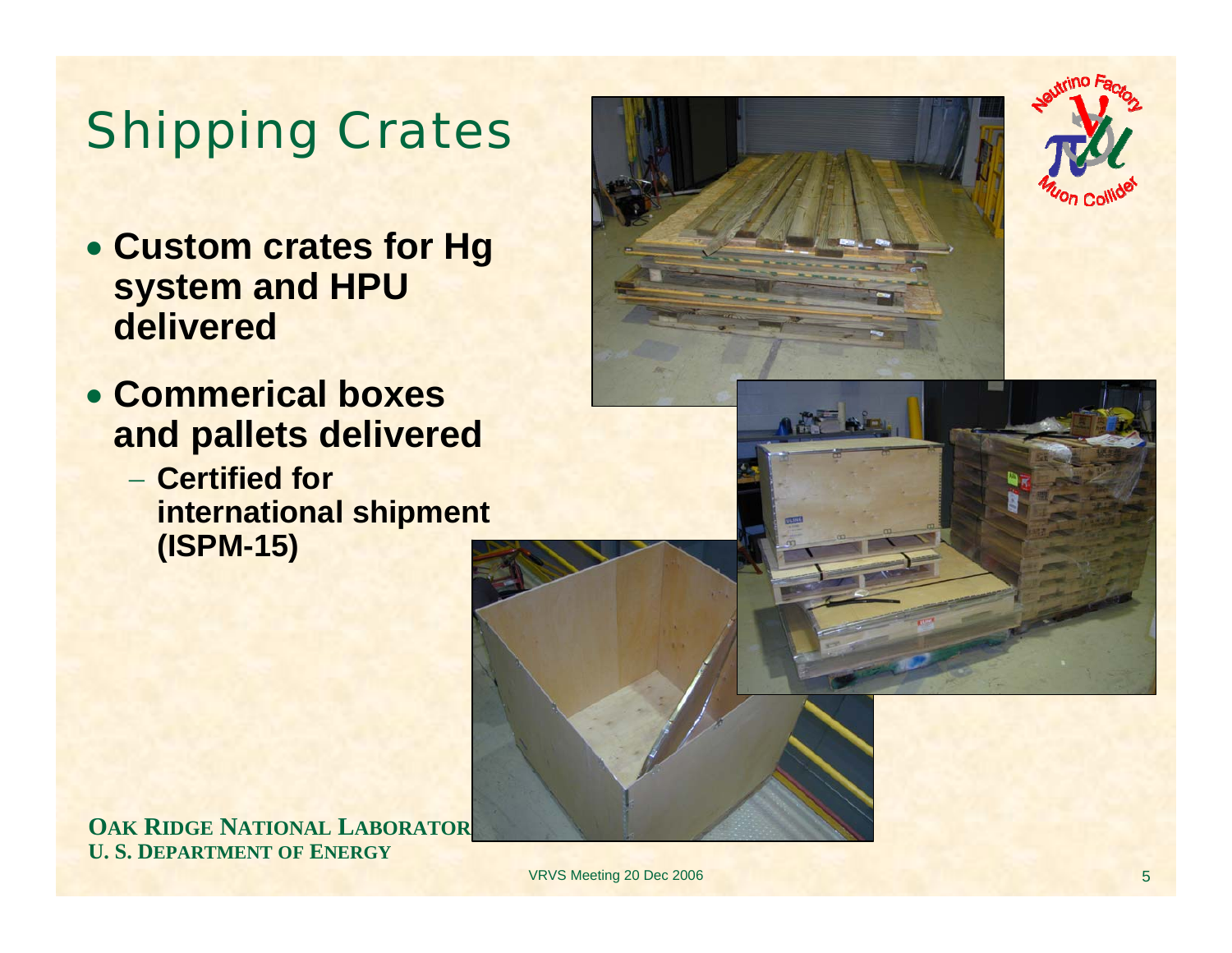# CERN Hg Shipment

![](_page_5_Picture_1.jpeg)

• **Initiated process to ship Hg to CERN separately from target equipment**

- **Hg for MIT tests will be included with equipment and shipped back to ORNL afterwards**
- **Overpack containers being procured**
- **Flask handling and filling process being defined**
- **Expect to ship by air in January**

**OAK RIDGE NATIONAL LABORATORY U. S. DEPARTMENT OF ENERGY**